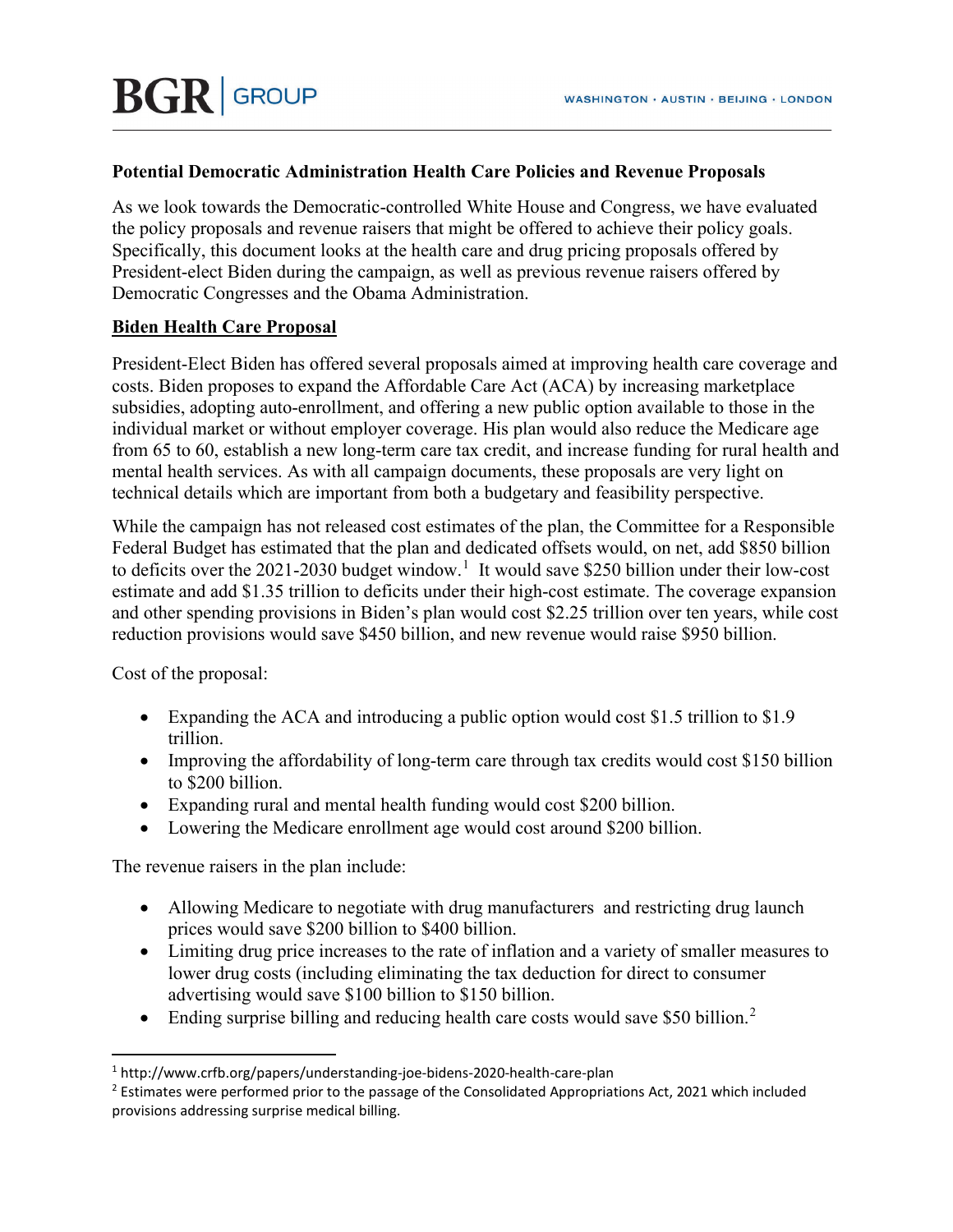- Coverage expansion revenue feedback would save \$300 billion.
- Raising the top individual income tax rate to 39.6 percent would save \$100 billion to \$150 billion.
- Increasing the capital gains taxes and taxing capital gains at death would save \$400 billion to \$1.25 trillion.

## **Revenue and Saver Proposals**

## **Savers in the FY 2017 Obama/Biden Administration HHS Budget Proposal[3](#page-1-0)**

- Prohibits brand and generic drug manufacturers from delaying the availability of new generic drugs and biologics ("pay-for-delay") (\$12.3 billion)
- Reduce the length of biologics exclusivity to facilitate faster development of biosimilars (\$6.9 billion)
- Increase income-related premiums under Medicare Parts B and D (\$41.2 billion)
- Encourage the use of generic drugs by low-income beneficiaries (\$9.6 billion)
- Modify the Part B deductible for new beneficiaries (\$4.2 billion)
- Introduce home health copayments for new beneficiaries (\$1.3 billion)
- Off-campus outpatient provider payment policy (\$9.3 billion)
- Program integrity investments (\$23.8 billion)
- Medicare Advantage payment reform (\$77.2 billion)
	- o Establishes competitive bidding in MA
	- o Standardize quality bonus payments
- Bundled payment for post-acute care (\$9.85 billion)
- Expand basis for beneficiary assignment for accountable care organizations (ACOs) (\$150) million)
- Allows CMS to assign beneficiaries to federally qualified health centers and rural health clinics participating in the Medicare Shared Savings Program (\$80 million)
- Allow ACOs to pay beneficiaries for primary care visits up to the application Medicare costsharing amount (\$70 million)
- Expand the ability of MA organizations to pay for services through telehealth (\$160 million)
- Adjust payment updates for certain post-acute care providers (\$86.6 billion)
- Strengthen the Independent Payment Advisory Board (\$36.3 billion)
- Reduce Medicare coverage of bad debts (\$32.9 billion)
- Encourage workforce development through targeted and more accurate indirect medical education payments (\$17.8 billion)
- Reform Medicare Hospice Payments (\$9.25 billion)
- Exclude certain services from in-office services exception (\$4.98 billion)
- Provide authority to expand competitive bidding for certain durable medical equipment (\$3.75 billion)
- Encourage appropriate use of inpatient rehabilitation (\$2.15 billion)

<span id="page-1-0"></span><sup>3</sup> HHS estimated savings in 2016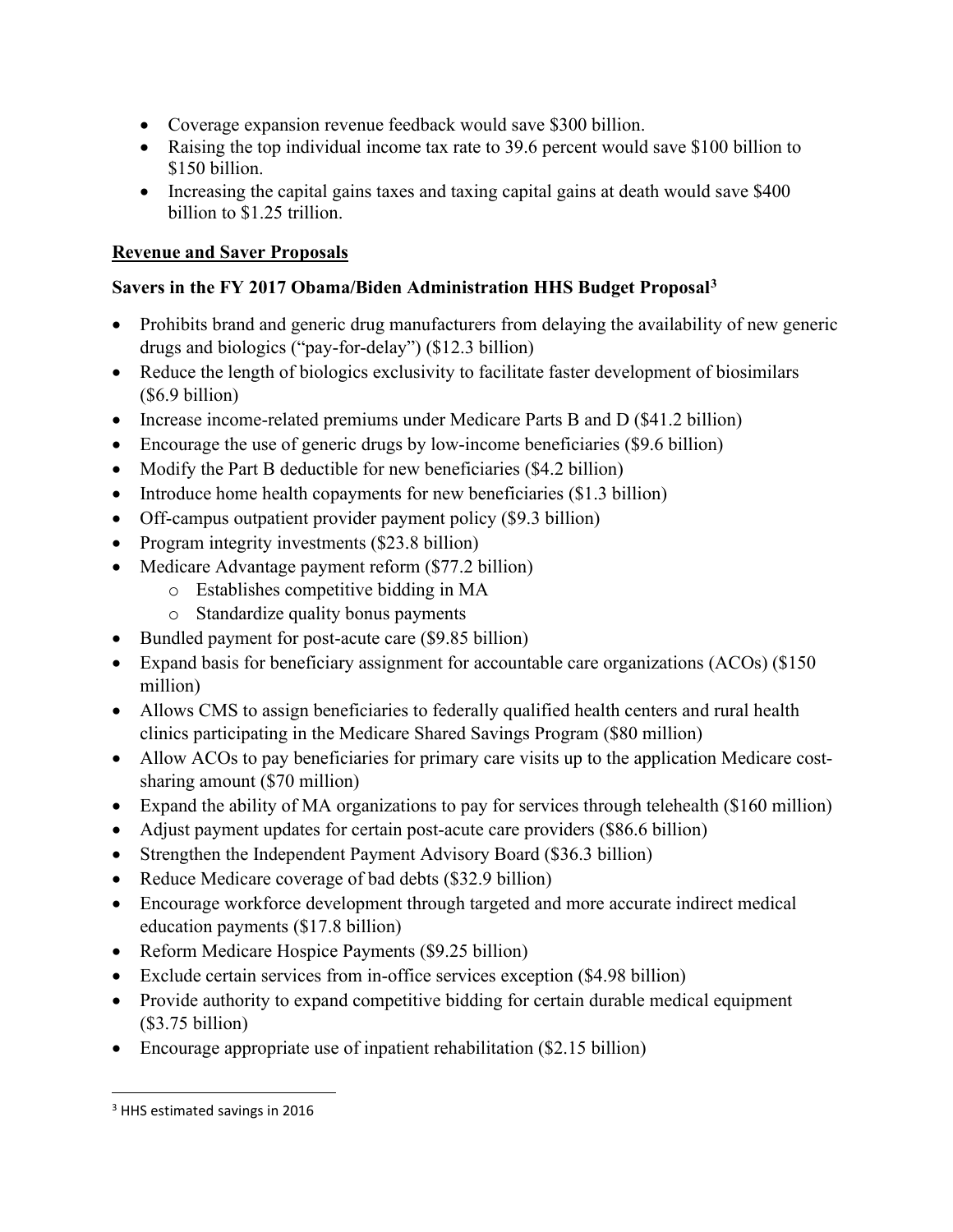- Reduce critical access hospital reimbursements from 101 percent of costs to 100 percent of reasonable costs (\$1.67 billion)
- Prohibit critical access hospital designation for facilities that are less than 10 miles from the nearest hospital (\$880 million)
- Align Medicare drug payment polices with Medicaid policies for low-income beneficiaries (\$121.3 billion)
- Accelerate manufacturers discounts for brand drugs to provide relief to Medicare beneficiaries in the coverage gap (\$10.2 billion)
- Modify reimbursement of Part B drugs to ASP  $+3\%$  (\$7.75 billion)
- Require mandatory reporting of other prescription drug coverage (\$480 million)
- Eliminates the 190-day lifetime limit on inpatient psychiatric facility services (\$720 million)

## **House Drug Pricing Plan**

The Elijah E. Cummings Lower Drug Costs Now Act (H.R. 3), approved by the House, is a good indicator of where Democrats would look for health care savings and how they would use them. In addition to the provisions addressing drug pricing, the bill also included provisions to expand Medicare to include dental, vision, and hearing coverage which would cost \$358 billion. It would also cap out-of-pocket costs for Medicare beneficiaries which would cost \$9.46 billion.

Specifically, the revenue raisers include:

- Drug price negotiations tied an international price index (\$456 billion)
- Prescription drug inflation rebates (\$36 billion)

# **Revenue Offset Provisions in the ACA[4](#page-2-0)**

- Excise Tax on High-Premium Plans (\$32 billion) (repealed by the FY 2020 spending package<sup>[5](#page-2-1)</sup>)
- Conform the definition of medical expenses for HSAs and FSAs (\$5 billion)
- Increase in additional tax on distributions from HSAs not qualified for medical expenses to 20% (\$1.4 billion)
- Limit health flexible spending arrangements in cafeteria plans to \$2,500 (\$13 billion)
- Require information reporting on payments to corporations (\$17.1 billion)
- Imposition of annual fee on branded prescription pharmaceutical manufacturers and importers (\$27 billion)
- Imposition of annual fee on medical device manufacturers and importers (\$20 billion) (repealed by the FY 2020 spending package $^6$  $^6$ )
- Imposition of annual fee on health insurance providers (\$60.1 billion) (repealed by the FY 2020 spending package<sup>[7](#page-2-3)</sup>)
- Eliminate deduction for expenses allocable to Medicare Part D subsidy (\$4.5 billion)

<span id="page-2-0"></span><sup>4</sup> [CBO](https://www.cbo.gov/sites/default/files/111th-congress-2009-2010/costestimate/amendreconprop.pdf) and [JCT](https://www.jct.gov/publications/2010/jcx-17-10/) estimated savings in 2010

<span id="page-2-1"></span><sup>5</sup> Further Consolidated Appropriations Act, 2020 (HR 1865)

<span id="page-2-2"></span><sup>6</sup> Further Consolidated Appropriations Act, 2020 (HR 1865)

<span id="page-2-3"></span><sup>7</sup> Further Consolidated Appropriations Act, 2020 (HR 1865)